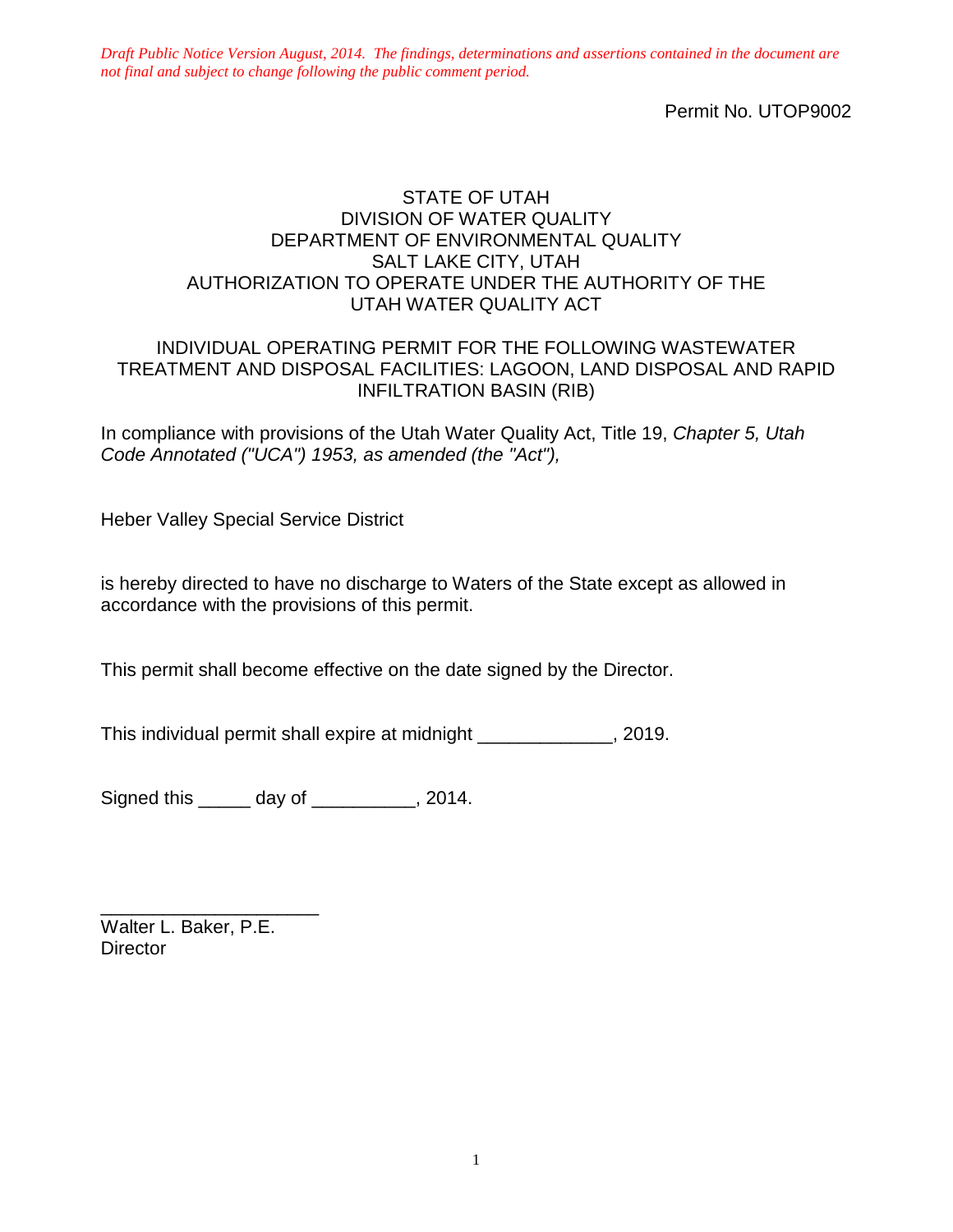# **Table of Contents**

| L              |           |  |  |
|----------------|-----------|--|--|
|                | Α.        |  |  |
|                | Β.        |  |  |
|                | C.        |  |  |
|                | D.        |  |  |
| II.            |           |  |  |
|                | Α.        |  |  |
|                | B.        |  |  |
|                | C.        |  |  |
|                | D.        |  |  |
|                | Ε.        |  |  |
|                | F.        |  |  |
|                | G.        |  |  |
| $\mathbf{III}$ |           |  |  |
|                | Α.        |  |  |
|                | <b>B.</b> |  |  |
|                | C.        |  |  |
|                | D.        |  |  |
|                | Е.        |  |  |
|                | F.        |  |  |
|                | G.        |  |  |
|                | Η.        |  |  |
| IV.            |           |  |  |
|                | А.        |  |  |
|                | B.        |  |  |
|                | C.        |  |  |
|                | D.        |  |  |
|                | Ε.        |  |  |
|                | F.        |  |  |
|                | G.        |  |  |
|                | Η.        |  |  |
|                | L         |  |  |
|                | J.        |  |  |
|                | K.        |  |  |
|                |           |  |  |
|                | М.        |  |  |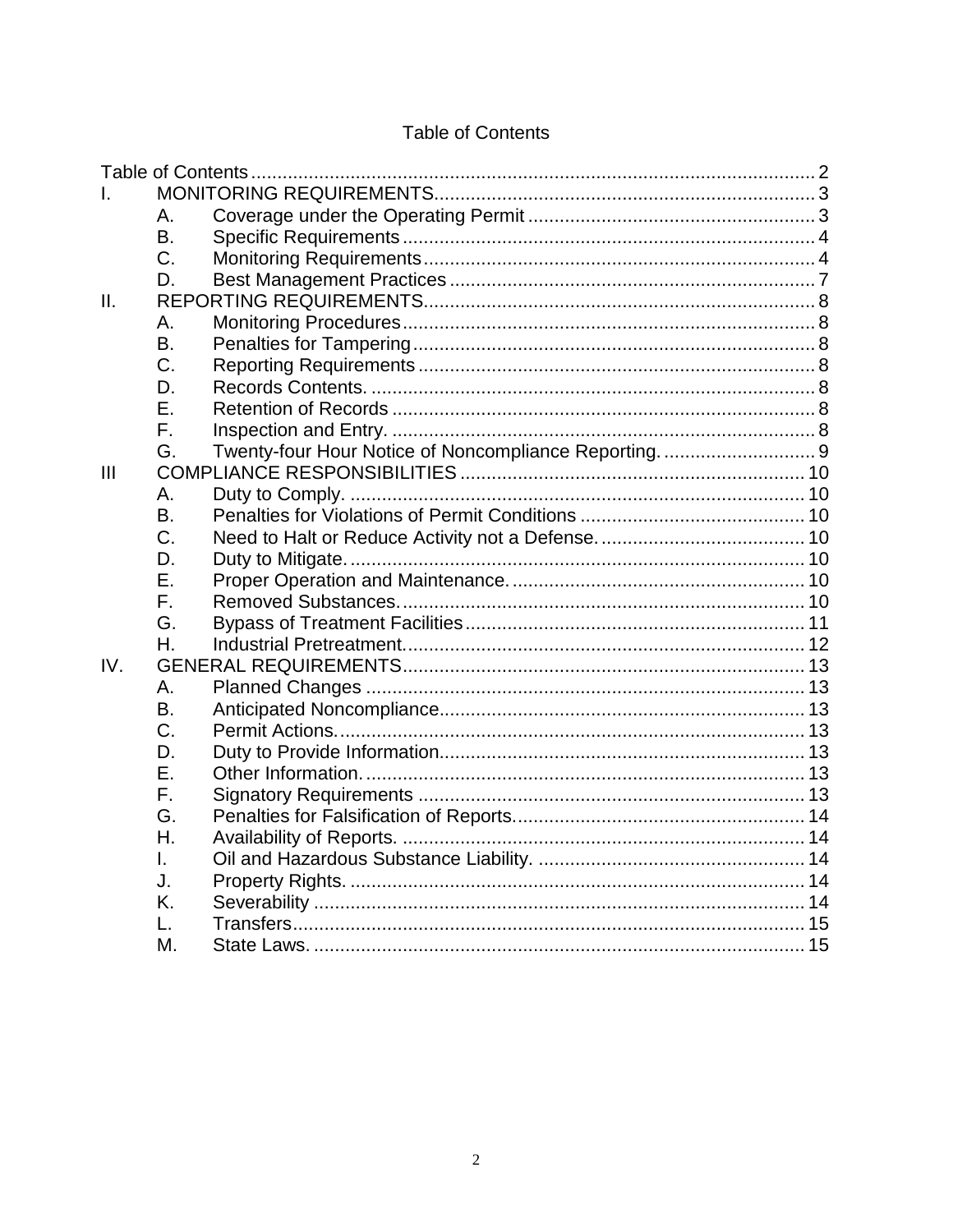Permit No. UTOP9002

# I. MONITORING REQUIREMENTS

#### A. Coverage under the Operating Permit

1. This operating permit shall apply to Wastewater Treatment and Disposal Facilities owned and operated by Heber Valley Special Services District (HVSSD), Heber, Utah, solely for the treatment and disposal of wastewater generated by: Heber Valley Special Services District. Any request for changes to this facility or its operation must be submitted writing.

Utah Department of Environmental Quality Utah Division of Water Quality 195 North 1950 West P. O. Box 144780 Salt Lake City, Utah 84114-4870 Telephone: (801) 536-4300, Fax: (801) 536-4301

- 2. Facility name, address, telephone number, location and ownership:
	- a. Individual in charge of Facilities: Scott W. Wright
	- b. Heber Valley Special Services District 1000 E. Main P.O. Box 427 Midway, Utah 84049
	- c. Telephone: (435) 654-2248, FAX: (435) 657-1284
	- d. Email: hvssd@aol.com
	- e. Location: Wasatch County, Utah
	- f. Ownership: Heber Valley Special Services District (same contact data)
- 3. The HVSSD was issued a Construction Permit from the Division of Water Quality (Division) on July, 18, 2011 for the construction of a new wastewater treatment system to increase their capacity. Their existing lagoon and land application system could not be expanded. HVSSD has no ability to discharge to the Provo River due to Total Maximum Daily Load (TMDL) restrictions. The new facility involves an aerator mechanical treatment plant with a Rapid Infiltration Basin (RIB) for disposal.
- 4. The RIB is permitted-by-rule under R317-6.6.2.A.1, subject to the conditions of this permit, to discharge treated wastewater into the ground and ground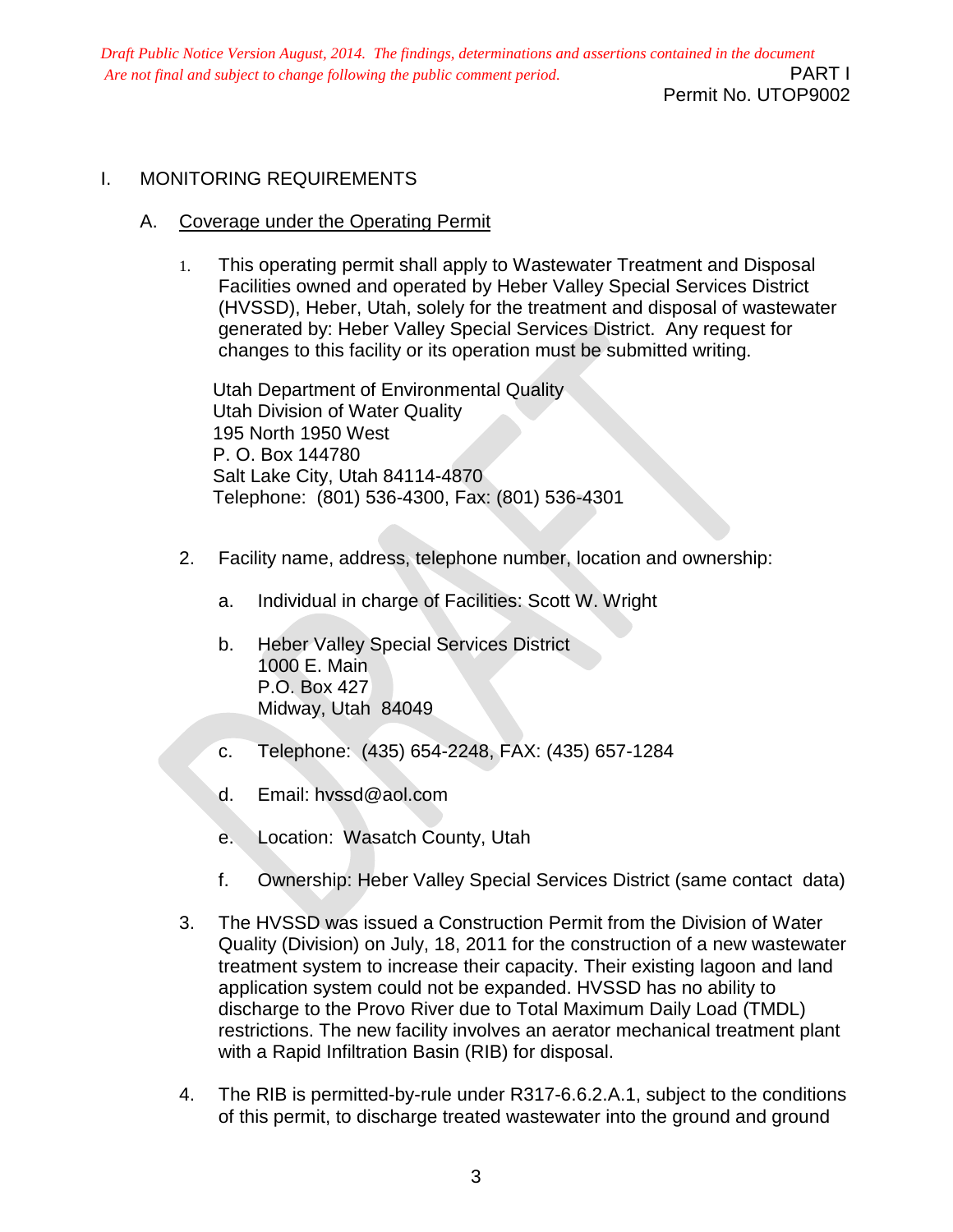Permit No. UTOP9002

water. The Director may require the owner or operator to apply for and obtain an individual ground water permit if:

- a. The discharge is not in compliance with the conditions of this Operating Permit; or
- b. Conditions or standards have changed so that the discharge no longer qualifies for Permit-By-Rule or an Operating Permit.
- 5. If an individual Ground Water or UPDES permit is issued to HVSSD, the Operating Permit is automatically terminated upon the effective date of the new permit.

### B. Specific Requirements

- 1. During the term of this Operating Permit, the following requirements apply to all wastewater lagoons, rapid infiltration basin, land application, and monitoring wells, as described in the tables below.
	- a. There shall be no discharges to Waters of the State except as provided for in paragraphs B.1.b;
	- b. The discharge of water from emergency overflow systems shall occur only as a result of equipment failure and the need to protect the plant from flooding and/or to prevent severe property damage and will be allowed only if the facility has been properly operated and maintained. If such a discharge occurs, whenever possible the permittee shall dispose of the overflow on land to avoid any potential impacts on receiving waters.

### C. Monitoring Requirements

In addition to monitoring of the treatment and disposal facilities, the HVSSD is required to continue to monitor the ground water wells installed during a special study required by the Division to assess if there were ground water / surface water interactions that could affect the water quality of the Provo River. The study indicated there are no current concerns but continued monitoring is required because of the proximity of the lagoon to the Provo River.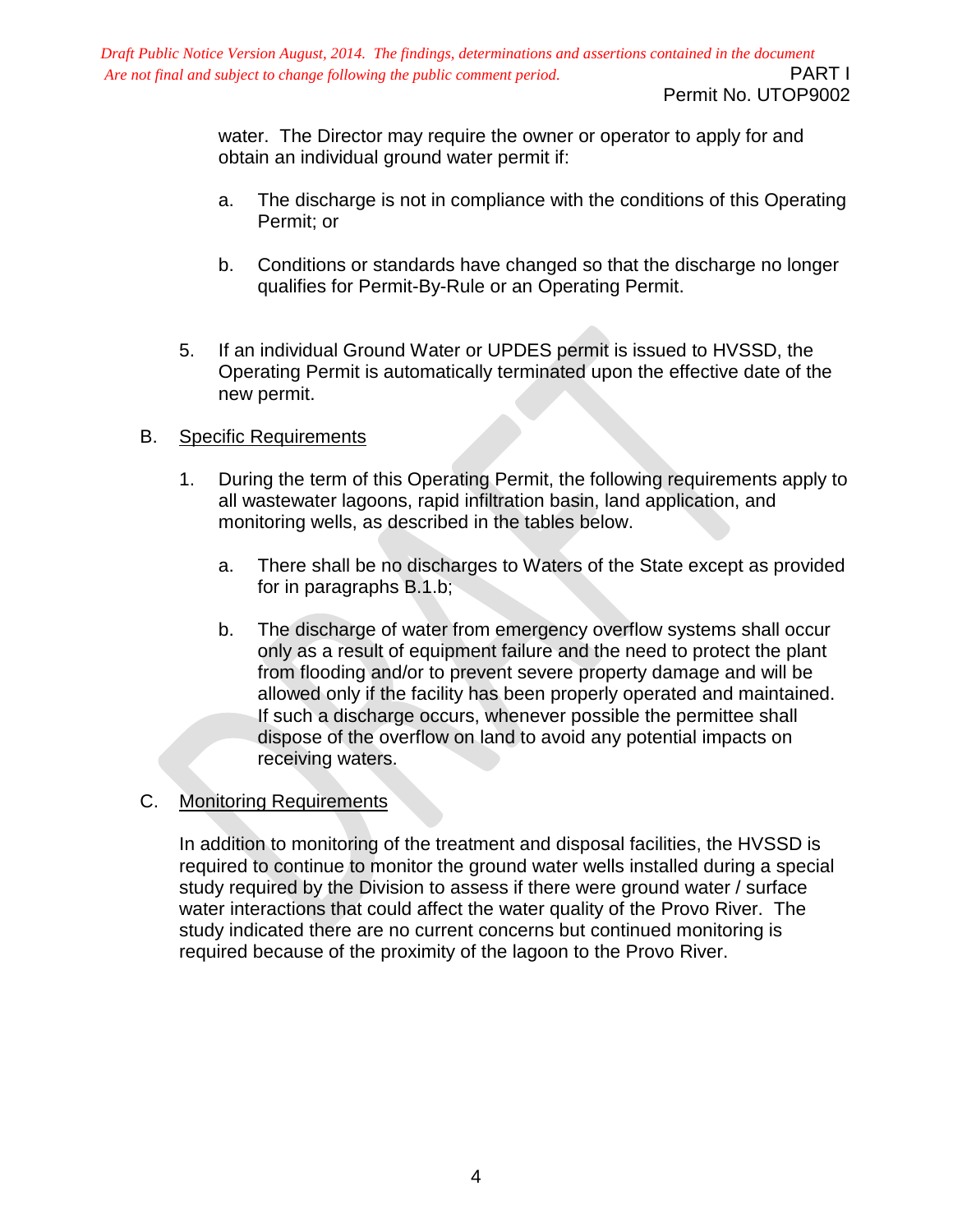*Draft Public Notice Version August, 2014. The findings, determinations and assertions contained in the document*<br>*Are not final and subject to change following the public comment period.* Are not final and subject to change following the public comment period.

Permit No. UTOP9002

| TABLE 1:          | <b>Lagoon Monitoring Requirements</b> |                    |
|-------------------|---------------------------------------|--------------------|
| <b>Parameters</b> | Measurement<br>Frequency              | Sample<br>Type     |
| Flow (MGD)        | Weekly                                | Continuous         |
| Lagoon Level      | Weekly                                | <b>Staff Gauge</b> |

| <b>TABLE 2: Land Application Requirements</b>  |                                  |             |  |
|------------------------------------------------|----------------------------------|-------------|--|
| Parameters                                     | Measurement<br>Frequency         | Sample Type |  |
| Flow (MGD)                                     | Weekly                           | Continuous  |  |
| E-Coli                                         | Monthly                          | Grab        |  |
| Total Inorganic<br>Nitrogen                    | Monthly                          | Composite   |  |
| <b>Irrigated Acreage</b>                       | Monthly                          | Calculated  |  |
| <b>Application Rate</b><br>(MGD/acre)          | Monthly                          | Calculated  |  |
| <b>Nutrient Application</b><br>Rate (Ibs/acre) | Monthly                          | Calculated  |  |
| <b>Nutrient Uptake</b>                         | Crop Type                        | Calculated  |  |
| Soil Testing                                   | <b>Biannual</b><br>(Spring/Fall) | Core Sample |  |

| TABLE 3: RIB Monitoring Requirements                                |                          |                |  |
|---------------------------------------------------------------------|--------------------------|----------------|--|
| <b>Parameters</b>                                                   | Measurement<br>Frequency | Sample<br>Type |  |
| Flow, (GPD) per RIB<br>to document drying<br>cycles                 | Weekly                   | Continuous     |  |
| <b>Total Inorganic</b><br>Nitrogen<br>$(NH_4 + NH_3 + NO_2 + NO_3)$ | Monthly                  | Grab           |  |
| <b>Total Suspended</b><br><b>Solids</b>                             | Monthly                  | Grab           |  |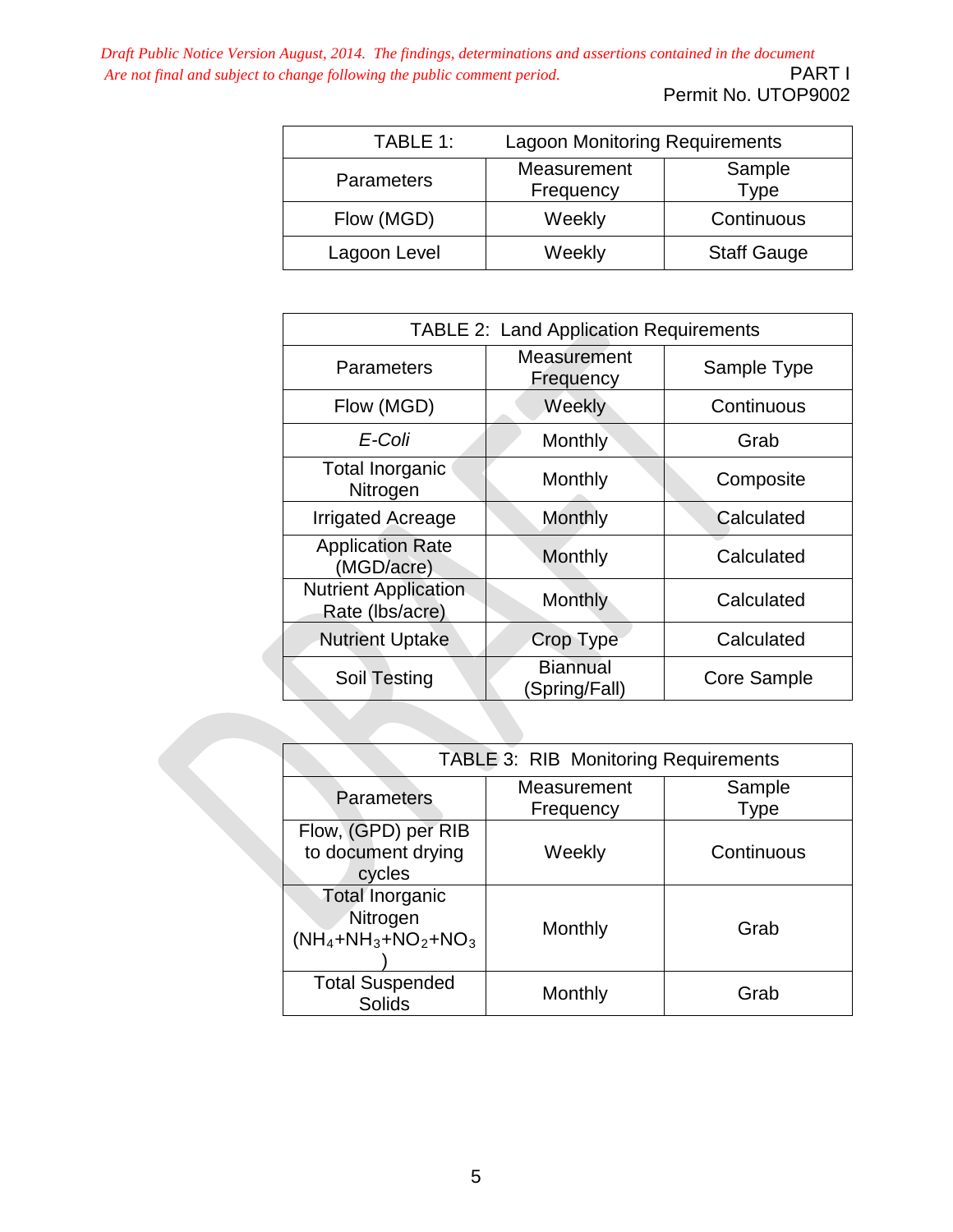Sampling of monitoring wells MW-1, MW-2, MW-3, MW-4, MW-5, MW-6 and MW-7 are outlined in Table 4 listed below for parameters, measurement frequency and sample type.

| Table 4: Initial Ground Water Monitoring Well |                       |             |  |
|-----------------------------------------------|-----------------------|-------------|--|
| Requirements                                  |                       |             |  |
| <b>Parameters</b>                             | Measurement           | Sample      |  |
|                                               | Frequency             | <b>Type</b> |  |
| Total Inorganic                               | Monthly (April        |             |  |
| Nitrogen                                      | through September     | Grab        |  |
| $(NH_4 + NH_3 + NO_2 + NO_3)$                 | 2015                  |             |  |
| <b>Phosphorous</b>                            | Monthly (April        |             |  |
| (TP)                                          | through September     | Grab        |  |
|                                               | 2015)                 |             |  |
| <b>Total Dissolved Solids</b>                 | Monthly (April        |             |  |
| (TDS)                                         | through September     | Grab        |  |
|                                               | 2015)                 |             |  |
| Field parameters:                             |                       |             |  |
| pΗ,                                           | <b>Monthly (April</b> |             |  |
| Conductivity                                  | through September     | Grab        |  |
| Temperature,                                  | 2015)                 |             |  |
| <b>Static water level</b>                     |                       |             |  |
| <b>Potentiometric Surface</b>                 | Semi Annual           | N/A         |  |
| Map                                           |                       |             |  |

| Table 5: Continuing Ground Water Monitoring Well |               |             |  |
|--------------------------------------------------|---------------|-------------|--|
| Requirements                                     |               |             |  |
| <b>Parameters</b>                                | Measurement   | Sample      |  |
|                                                  | Frequency     | <b>Type</b> |  |
| <b>Total Inorganic</b>                           | Quarterly     |             |  |
| Nitrogen                                         | (Beginning    | Grab        |  |
| $(NH_4 + NH_3 + NO_2 + NO_3)$                    | January 2016) |             |  |
| Phosphorous                                      | Quarterly     |             |  |
| (TP)                                             | (Beginning    | Grab        |  |
|                                                  | January 2016) |             |  |
| <b>Total Dissolved Solids</b>                    | Quarterly     |             |  |
| (TDS)                                            | (Beginning    | Grab        |  |
|                                                  | January 2016) |             |  |
| Field parameters:                                |               |             |  |
| рH,                                              | Quarterly     |             |  |
| Conductivity                                     | (Beginning    | Grab        |  |
| Temperature,                                     | January 2016) |             |  |
| Static water level                               |               |             |  |
| <b>Potentiometric Surface</b>                    | Semi Annual   | N/A         |  |
| Map                                              |               |             |  |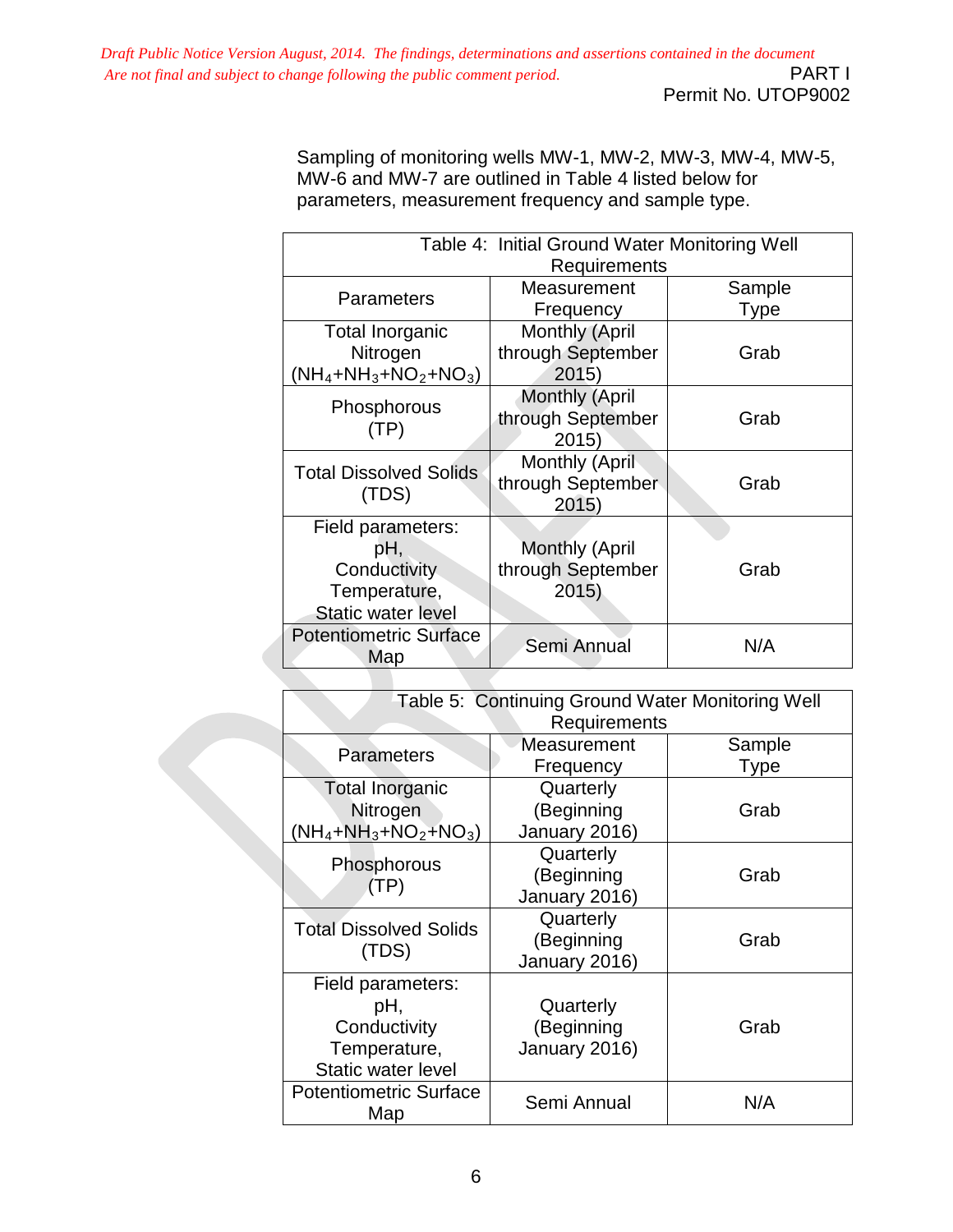| Table 6: Facility/Monitoring Well locations |                |                 |  |
|---------------------------------------------|----------------|-----------------|--|
| 3Facility/Monitoring Well                   | Latitude       | Longitude       |  |
| <b>Rapid Infiltration Basin</b>             | 40°30'10.49" N | 111°27'31.99" W |  |
| <b>Land Application Centroid</b>            | 40°48'81.78" N | 111°42'86.98" W |  |
| $MW-1$<br>e <sub>1</sub>                    | 40°29'46.57" N | 111°27'11.68" W |  |
| $MW-2$                                      | 40°30'00.69" N | 111°27'00.94" W |  |
| $MW-3$                                      | 40°30'11.87" N | 111°27'01.41" W |  |
| M MW-4                                      | 40°29'47.52" N | 111°27'27.04" W |  |
| d<br>$MW-5$                                 | 40°30'04.24" N | 111°27'36.75" W |  |
| $MW-6$<br>a                                 | 40°30'09.34" N | 111°27'27.33" W |  |
| 3<br>$MW-7$                                 | 40°30'08.26" N | 111°27'13.72" W |  |

# D. Best Management Practices

- 1. The permittee shall take such precautions as are necessary to maintain and operate all the facilities in a manner that will minimize upsets and ensure stable operating conditions.
- 2. The permittee shall visually inspect, at least weekly, the lagoons and the RIBs to determine if there is adequate freeboard for the lagoons or clogging of the RIBs to minimize the likelihood of an accidental discharge occurring. If it is determined that a discharge is occurring and/or there is not adequate freeboard or clogging, the appropriate corrective measures shall be taken immediately.
- 3. The permittee shall take precautions and have erosion control measures in place that, in the event of a bypass of treatment, the discharge will not cause any erosion into the Waters of the State.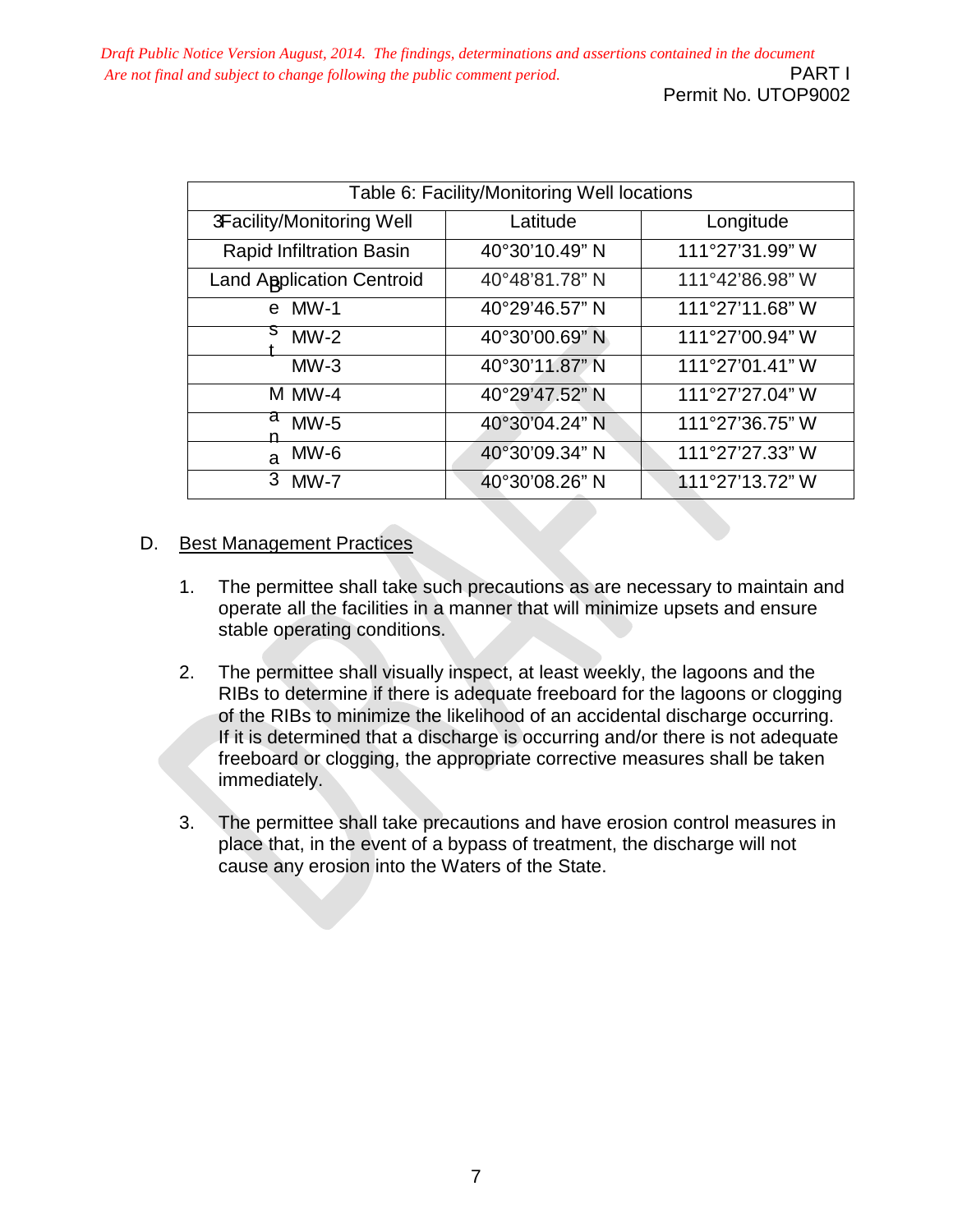> PART II Permit No. UTOP9002

### II. REPORTING REQUIREMENTS

A. Monitoring Procedures.

Monitoring must be conducted according to test procedures approved under *Utah Administrative Code ("UAC") R317-2-10*, unless other test procedures have been specified in this permit.

B. Penalties for Tampering.

The *Act* provides that any person who falsifies, tampers with, or knowingly renders inaccurate, any monitoring device or method required to be maintained under this permit shall, upon conviction, be punished by a fine of not more than \$10,000 per violation, or by imprisonment for not more than six months per violation, or by both.

C. Reporting Requirements. All monitoring shall be recorded monthly on spreadsheet, provided by the Division of Water Quality. All reports shall contain the information required in Part I.C and shall be submitted electronically to:

#### MOR@utah.gov

- D. Records Contents. Records of monitoring information shall include:
	- 1. The date of sampling or measurements:
	- 2. The method of such analyses.
	- 3. Analytical Results

#### E. Retention of Records.

All records and information resulting from the monitoring activities required by this permit shall be maintained for a minimum of five years. This period may be extended by the request of the Director at any time.

#### F. **Inspection and Entry.**

The permittee shall allow the Director, or an authorized representative, upon the presentation of credentials and other documents as may be required by law, to:

- 1. Enter upon the permittee's premises where a regulated facility or activity is located or conducted, or where records must be kept under the conditions of the permit;
- 2. Have access to and copy, at reasonable times, any records that must be kept under the conditions of this permit;
- 3. Inspect at reasonable times any facilities, equipment (including monitoring and control equipment), practices, or operations regulated or required under this permit; and,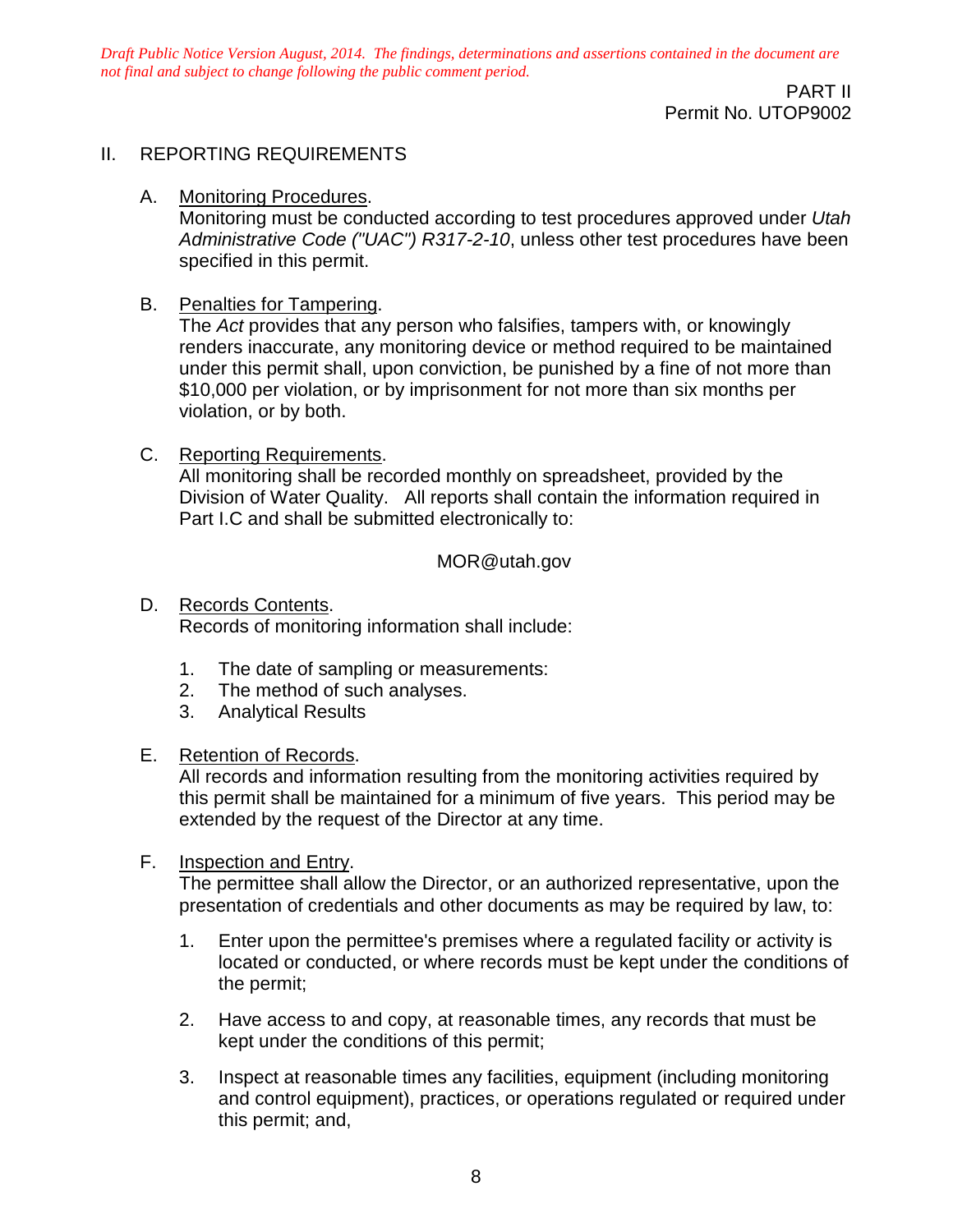PART II Permit No. UTOP9002

- 4. Sample or monitor at reasonable times, for the purpose of assuring permit compliance or as otherwise authorized by the *Act*, any substances or parameters at any location.
- G. Twenty-four Hour Notice of Noncompliance Reporting.
	- 1. The permittee shall (orally) report any overflows or spills, which may seriously endanger health or environment, as soon as possible, but no later than twenty-four (24) hours from the time the permittee first became aware of circumstances. The report shall be made to the Division of Water Quality, (801) 536-4300, or 24-hour answering service (801) 536-4123.
	- 2. A written submission shall also be provided within five days of the time that the permittee becomes aware of the circumstances. The written submission shall contain:
		- a. A description of the noncompliance and its cause;
		- b. The period of noncompliance, including exact dates and times;
		- c. The estimated time noncompliance is expected to continue if it has not been corrected;
		- d. Steps taken or planned to reduce, eliminate, and prevent reoccurrence of the noncompliance; and,
		- e. Steps taken, if any, to mitigate the adverse impacts on the environment and human health during the noncompliance period.
	- 3. The Director may waive the written report on a case-by-case basis if the oral report has been received within 24 hours by the Division of Water Quality, (801) 536-4300.
	- 4. Reports shall be submitted to the address in *Part I.A.*, *Coverage Under the Operating Permit.*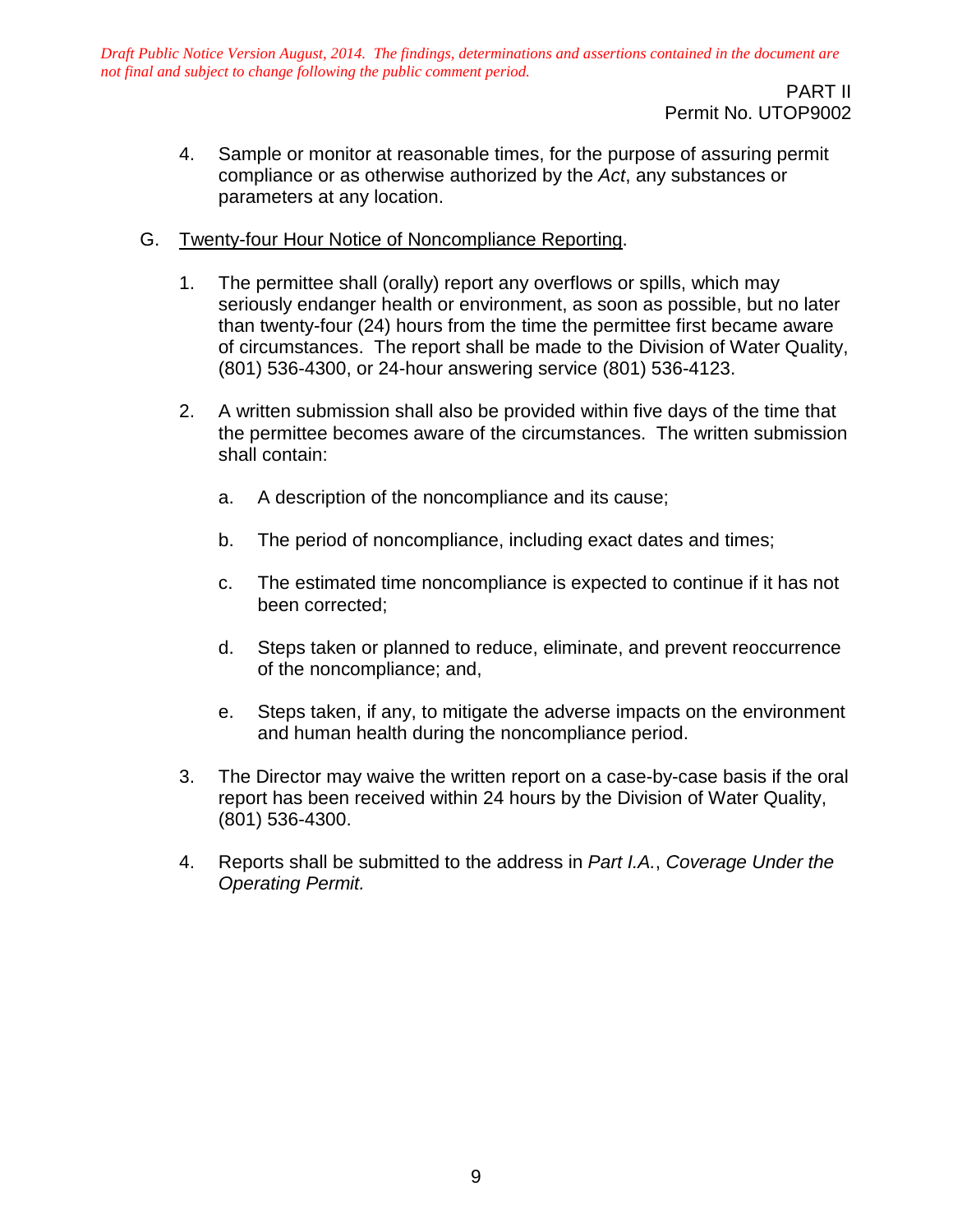> PART III Permit No. UTOP9002

#### III. COMPLIANCE RESPONSIBILITIES

#### A. Duty to Comply.

The permittee must comply with all conditions of this permit. Any permit noncompliance constitutes a violation of the Act and is grounds for enforcement action; for permit termination, revocation and reissuance, or modification; or for denial of a permit renewal application. The permittee shall give advance notice to the Director of any planned changes in the permitted facility or activity, which may result in noncompliance with permit requirements.

#### B. Penalties for Violations of Permit Conditions.

The *Act* provides that any person who violates a permit condition implementing provisions of the *Act* is subject to a civil penalty not to exceed \$10,000 per day of such violation. Any person who willfully or negligently violates permit conditions of the Act is subject to a fine not exceeding \$25,000 per day of violation; Any person convicted under *UCA 19-5-115(2)* a second time shall be punished by a fine not exceeding \$50,000 per day. Nothing in this permit shall be construed to relieve the permittee of the civil or criminal penalties for noncompliance.

#### C. Need to Halt or Reduce Activity not a Defense.

It shall not be a defense for a permittee in an enforcement action that it would have been necessary to halt or reduce the permitted activity in order to maintain compliance with the conditions of this permit.

#### D. Duty to Mitigate.

The permittee shall take all reasonable steps to minimize or prevent any discharge in violation of this permit, which has a reasonable likelihood of adversely affecting human health or the environment.

### E. Proper Operation and Maintenance.

The permittee shall at all times properly operate and maintain all facilities and systems of treatment and control (and related appurtenances) which are installed or used by the permittee to achieve compliance with the conditions of this permit. Proper operation and maintenance also includes adequate laboratory controls and quality assurance procedures. This provision requires the operation of backup or auxiliary facilities or similar systems, which are installed by a permittee only when the operation is necessary to achieve compliance with the conditions of the permit.

### F. Removed Substances.

Collected screening, grit, solids, sludge, or other pollutants removed in the course of treatment shall be disposed of in such a manner so as to prevent any pollutant from entering any Waters of the State or creating a health hazard.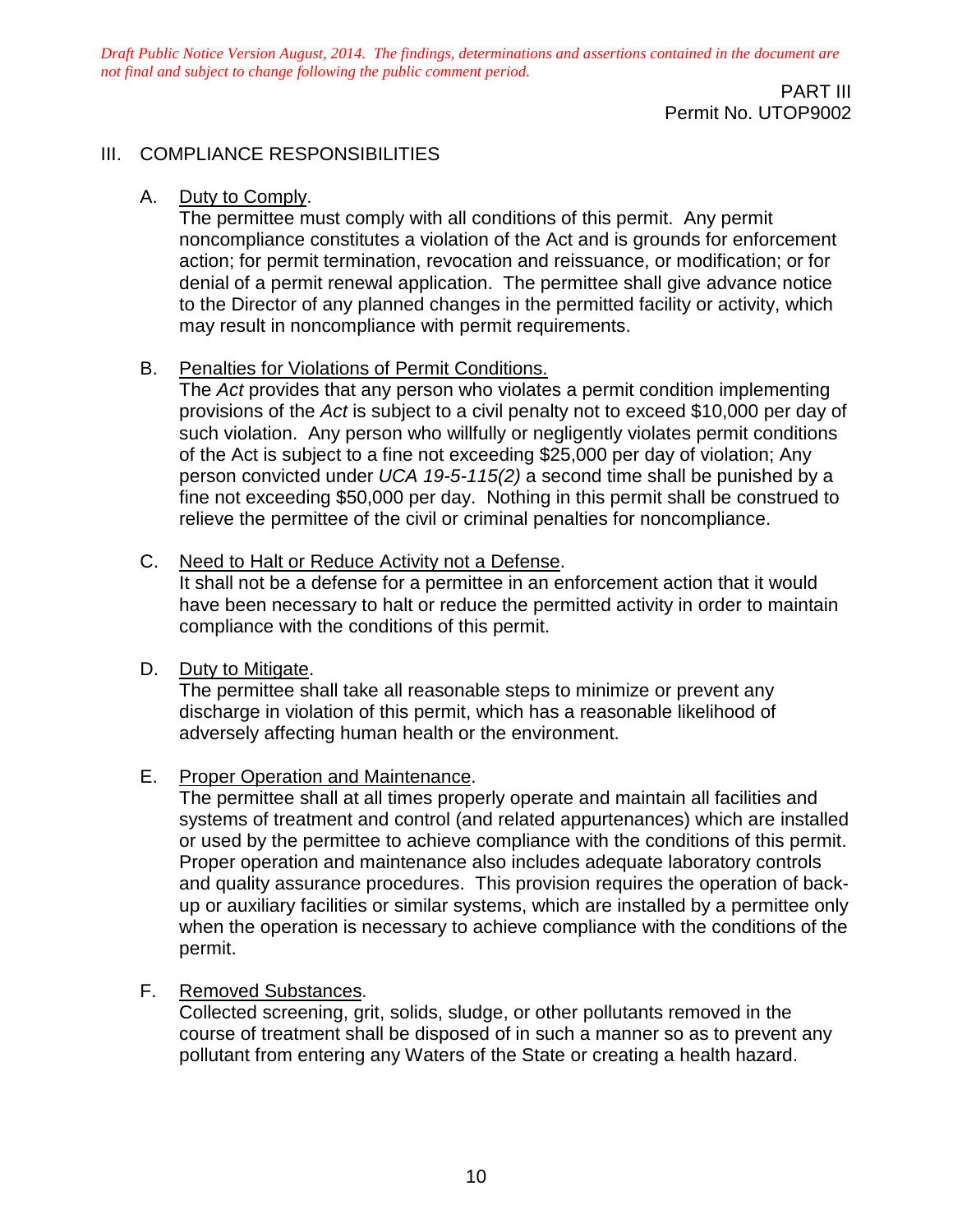> PART III Permit No. UTOP9002

#### G. Bypass of Treatment Facilities

- 1. Prohibition of bypass of treatment.
	- a. Bypass of treatment is prohibited and the Director may take enforcement action against a permittee for a bypass of treatment, unless:
		- (1) The bypass of treatment was unavoidable to prevent loss of life, personal injury, or severe property damage;
		- (2) There were no feasible alternatives to the bypass of treatment, such as the use of auxiliary treatment facilities, retention of untreated wastes, or maintenance during normal periods of equipment downtime. This condition is not satisfied if adequate back-up equipment should have been installed in the exercise of reasonable engineering judgment to prevent a bypass of treatment which occurred during normal periods of equipment downtime or preventive maintenance; and,
		- (3) The permittee submitted notices as required under this section.
	- b. The Director may approve an anticipated bypass of treatment, after considering its adverse effects, if the Director determines that it will meet the three conditions listed above in paragraph 1.a of this section.
- 2. Notice.
	- a. Anticipated bypass of treatment. If the permittee knows in advance of the need for a bypass of treatment, it shall submit prior notice, if possible at least ten (10) days before the date of the bypass of treatment. The prior notice shall include the following unless otherwise waived by the Director:
		- (1) Evaluation of alternative to bypass of treatment, including costbenefit analysis containing an assessment of anticipated resource damages:
		- (2) A specific bypass of treatment plan describing the work to be performed including scheduled dates and times. The permittee must notify the Director in advance of any changes to the bypass of treatment schedule;
		- (3) Description of specific measures to be taken to minimize environmental and public health impacts;
		- (4) A notification plan sufficient to alert all downstream users, the public and others reasonably expected to be impacted by the bypass of treatment;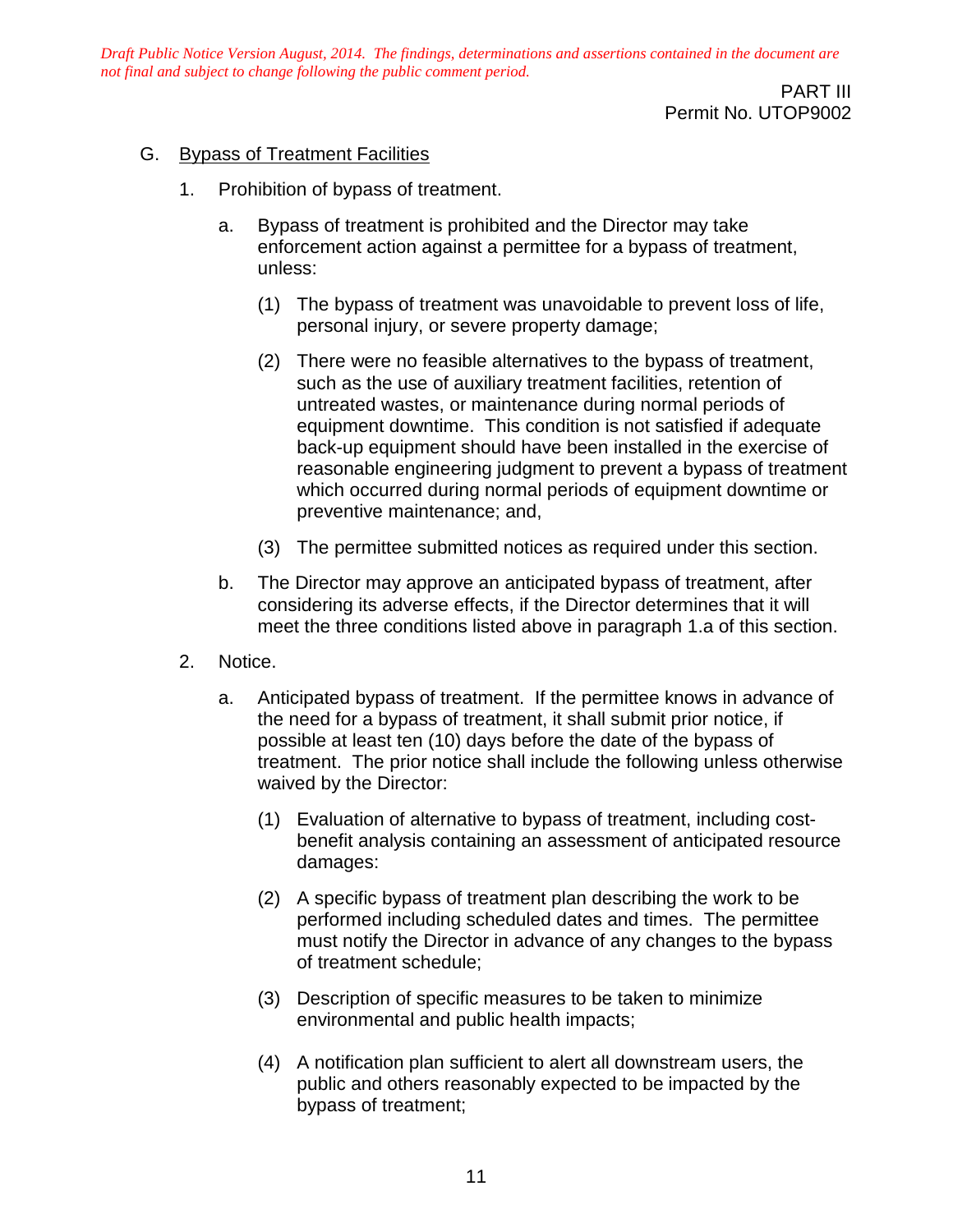PART III Permit No. UTOP9002

- (5) A water quality assessment plan to include sufficient monitoring of the receiving water before, during and following the bypass of treatment to enable evaluation of public health risks and environmental impacts; and,
- (6) Any additional information requested by the Director.
- b. Emergency Bypass of Treatment. Where ten (10) days advance notice is not possible, the permittee must notify the Director, the Local Health Department and any effected downstream party as soon as it becomes aware of the need to bypass and provide to the Director the information to the extent practicable.
- c. Unanticipated bypass of treatment. The permittee shall submit notice of an unanticipated bypass to the Director as required under Part II.G. (Twenty-Four Hour Notice). The permittee shall also immediately notify the Local Health Department, the public and downstream users and shall implement measures to minimize impacts to public health and environment to the extent practicable.
- H. Industrial Pretreatment.

Any wastewaters discharged to the sanitary sewer, either as a direct discharge or as a hauled waste, are subject to Federal, State and local pretreatment regulations. Pursuant to Section 307 of *The Water Quality Act of 1987*, the permittee shall comply with all applicable federal General Pretreatment Regulations promulgated at *40 CFR 403*, the State Pretreatment Requirements at *UAC R317-8-8*, and any specific local discharge limitations developed by the Publicly Owned Treatment Works (POTW) accepting the wastewaters.

In addition, in accordance with *40 CFR 403.12(p)(1)*, the permittee must notify the POTW, the EPA Regional Waste Management Director, and the State hazardous waste authorities, in writing, if they discharge any substance into a POTW which if otherwise disposed of would be considered a hazardous waste under *40 CFR 261*. This notification must include the name of the hazardous waste, the EPA hazardous waste number, and the type of discharge (continuous or batch).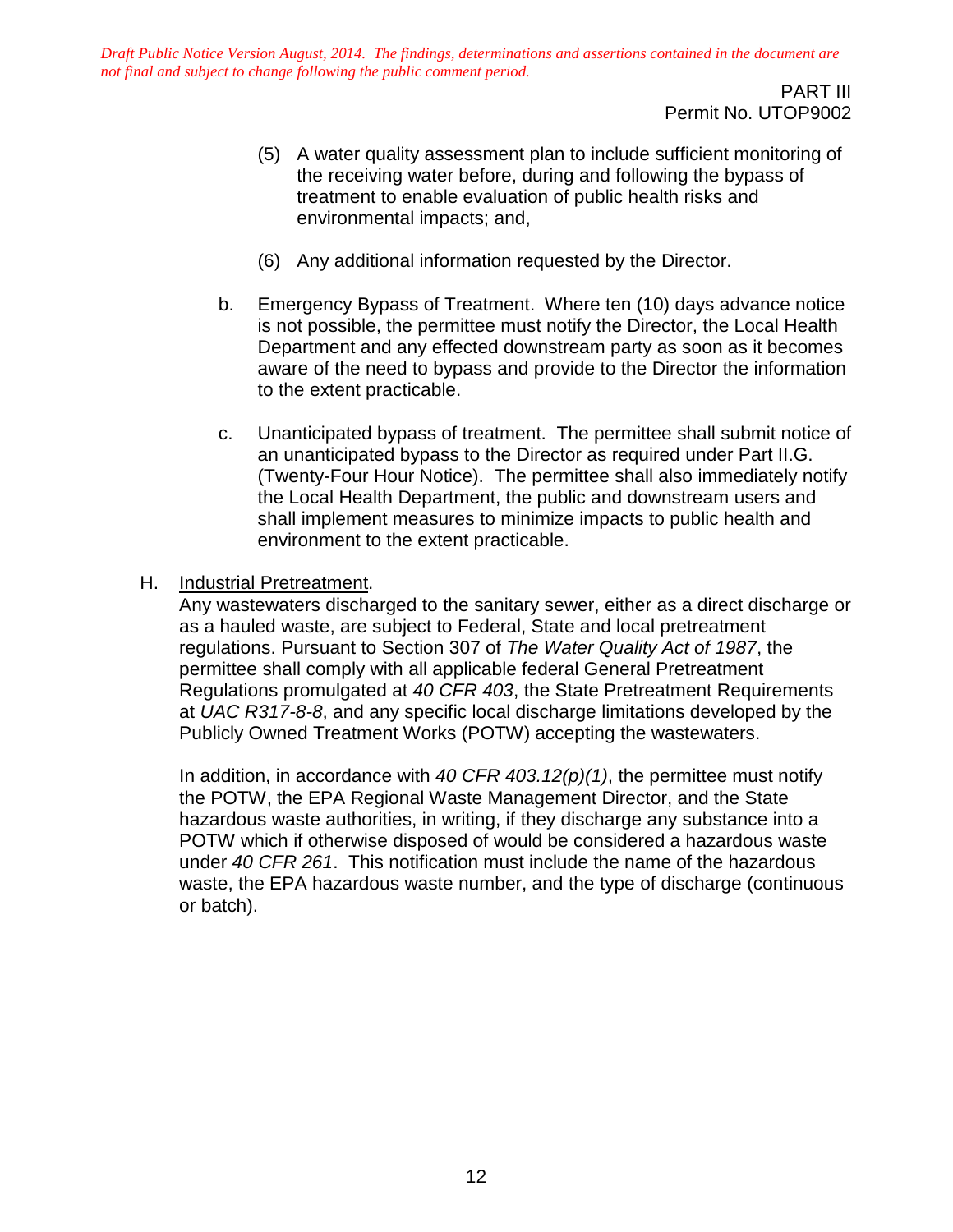Permit No. UTOP9002

# IV. GENERAL REQUIREMENTS

# A. Planned Changes.

The permittee shall give notice to the Director as soon as possible of any planned physical alterations or additions to the permitted facility. Notice is required only when the alteration or addition could significantly change the nature or increase the quantity of pollutants discharged. This notification applies to pollutants, which are not subject to effluent limitations in the permit. In addition, if there are any planned substantial changes to the permittee's existing sludge facilities or their manner of operation or to current sludge management practices of storage and disposal, the permittee shall give notice to the Director of any planned changes at least 30 days prior to their implementation.

# B. Anticipated Noncompliance.

The permittee shall give advance notice to the Director of any planned changes in the permitted facility or activity, which may result in noncompliance with permit requirements.

# C. Permit Actions.

This permit may be modified, revoked and reissued, or terminated for cause. The filing of a request by the permittee for a permit modification, revocation and reissuance, or termination, or a notification of planned changes or anticipated noncompliance, does not stay any permit condition.

### D. Duty to Provide Information.

The permittee shall furnish to the Director, within a reasonable time, any information which the Director may request to determine whether cause exists for modifying, revoking and reissuing, or terminating this permit, or to determine compliance with this permit. The permittee shall also furnish to the Director, upon request, copies of records required to be kept by this permit.

### E. Other Information.

When the permittee becomes aware that it failed to submit any relevant facts in a permit application, or submitted incorrect information in a permit application or any report to the Director, it shall promptly submit such facts or information.

### F. Signatory Requirements.

All applications, reports or information submitted to the Director shall be signed and certified.

- 1. All permit applications shall be signed by either a principal executive officer or ranking elected official.
- 2. All reports required by the permit and other information requested by the Director shall be signed by a person described above or by a duly authorized representative of that person. A person is a duly authorized representative only if: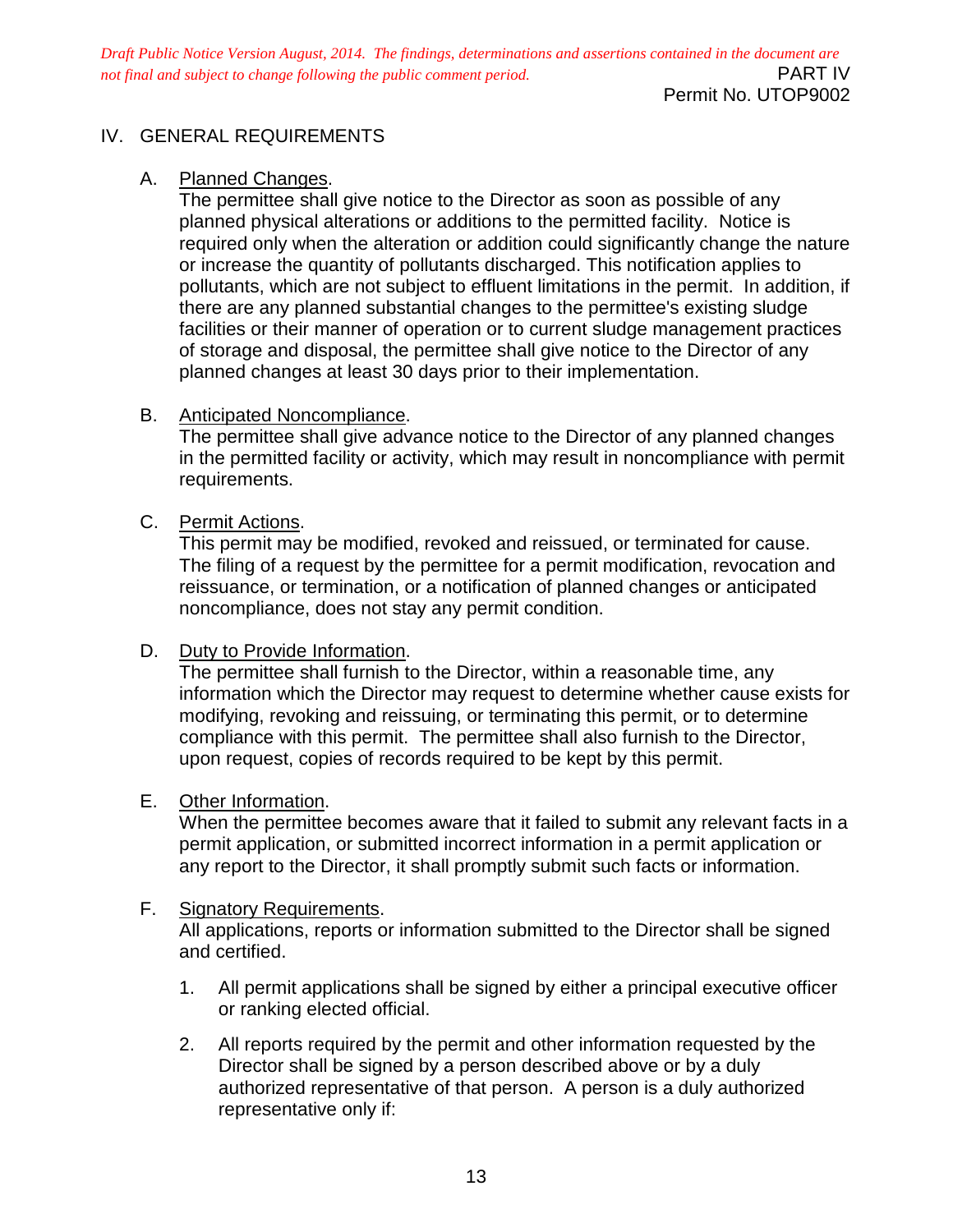- Permit No. UTOP9002
- a. The authorization is made in writing by a person described above and submitted to the Director, and,
- b. The authorization specifies either an individual or a position having responsibility for the overall operation of the regulated facility, such as the position of plant manager, superintendent, position of equivalent responsibility, or an individual or position having overall responsibility for environmental matters. (A duly authorized representative may thus be either a named individual or any individual occupying a named position.)
- 3. Changes to Authorization. If an authorization under paragraph *IV.F.2* is no longer accurate because a different individual or position has responsibility for the overall operation of the facility, a new authorization satisfying the requirements of paragraph *IV.F.2* must be submitted to the Director prior to or together with any reports, information, or applications to be signed by an authorized representative.
- G. Penalties for Falsification of Reports.

The Act provides that any person who knowingly makes any false statement, representation, or certification in any record or other document submitted or required to be maintained under this permit, including monitoring reports or reports of compliance or noncompliance shall, upon conviction be punished by a fine of not more than \$10,000.00 per violation, or by imprisonment for not more than six months per violation, or by both.

### H. Availability of Reports.

Except for data determined to be confidential under *UAC R317-8-3.2*, all reports prepared in accordance with the terms of this permit shall be available for public inspection at the office of the Director. As required by the *Act*, permit applications, permits and effluent data shall not be considered confidential.

I. Oil and Hazardous Substance Liability.

Nothing in this permit shall be construed to preclude the permittee of any legal action or relieve the permittee from any responsibilities, liabilities, or penalties to which the permittee is or may be subject under the *Act*.

J. Property Rights.

The issuance of this permit does not convey any property rights of any sort, or any exclusive privileges, nor does it authorize any injury to private property or any invasion of personal rights, nor any infringement of federal, state or local laws or regulations.

K. Severability.

The provisions of this permit are severable, and if any provisions of this permit, or the application of any provision of this permit to any circumstance, are held invalid, the application of such provision to other circumstances, and the remainder of this permit, shall not be affected thereby.